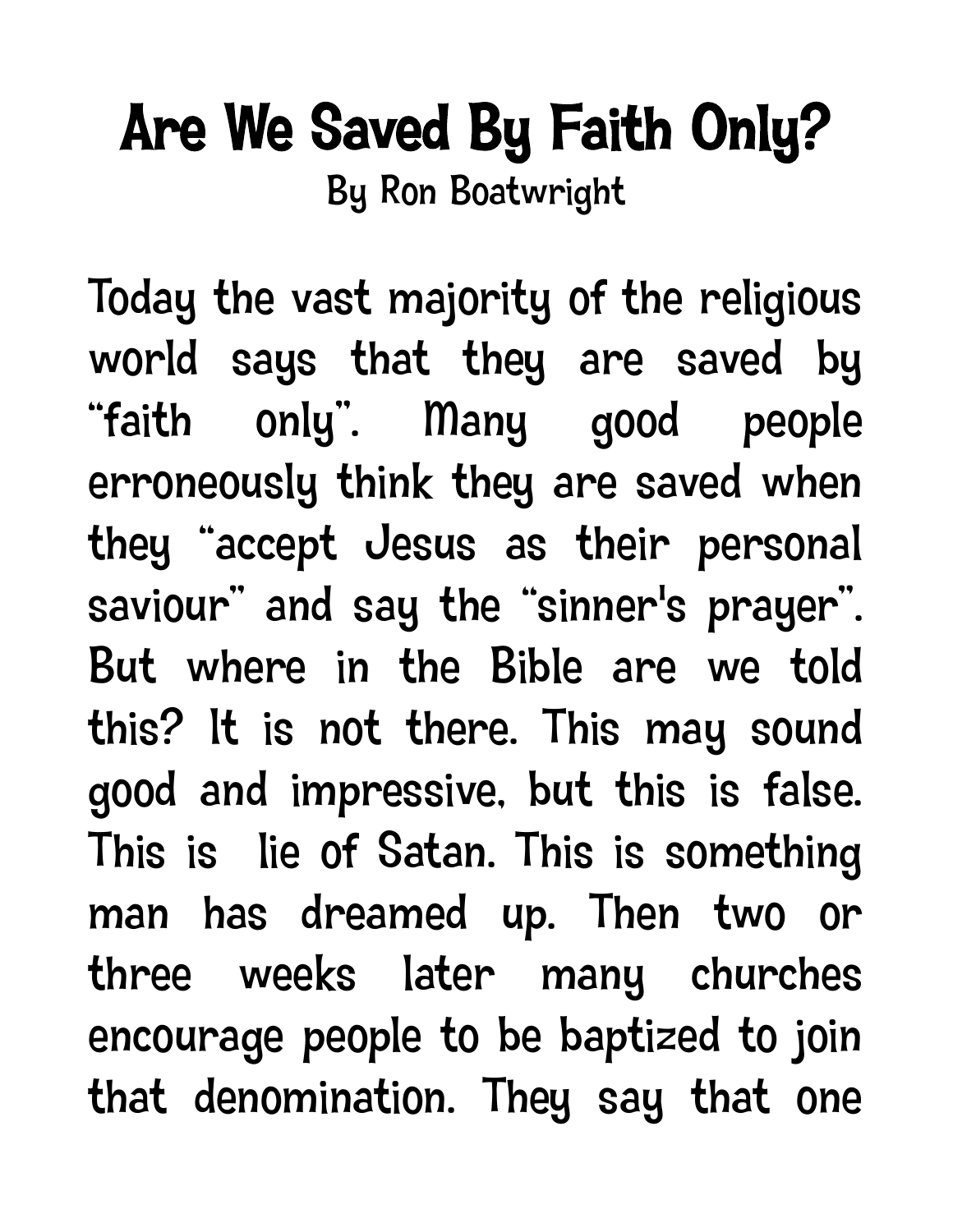does not have to be baptized to be saved because they say you are saved before you are baptized. I cannot think of a more flagrant crime against God and Man than to teach lost sinners, who want to be saved something different than what God says in the Bible.

In this case if they are eventually baptized, their sins are not forgiven and they are not saved because their baptism was not for this purpose. They still have every sin they have ever committed and are still lost because they have believed a lie. As we read in 2 Thessalonians 2: 11-12, "And for this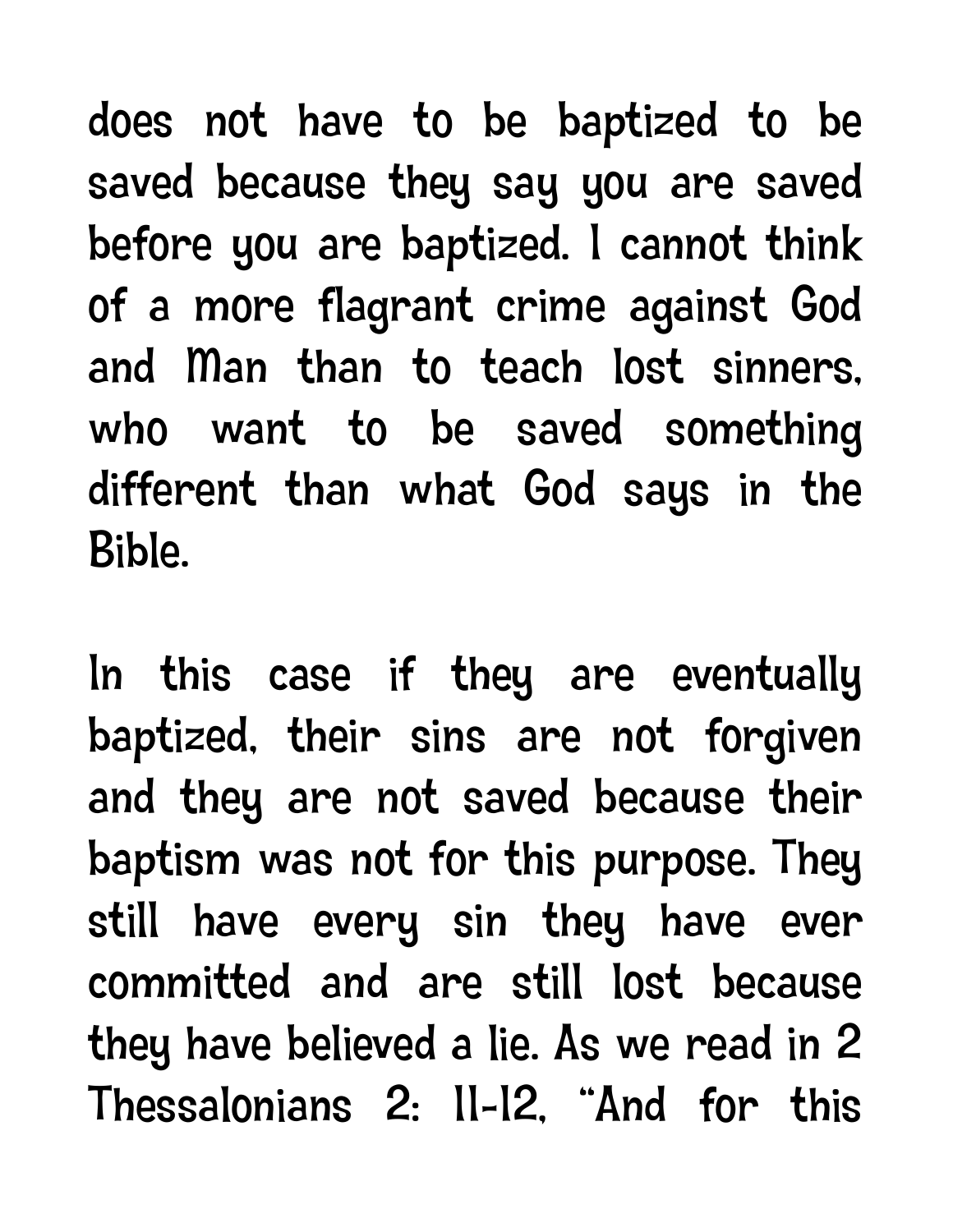cause god shall send them strong delusion that they should believe a lie: that they all might be damned who believed not the truth."

"Faith only" will not save anyone. In James 2: 19 & 24 we read, "You believe that there is a God. You do well. Even the devils believe and tremble...You see then that a man is justified by works, and not by faith only." If all we do is believe, then we are no better than the devils. We must obey what God says to do, when God says to do it, how God says to do it, and for the reason God says to do it.